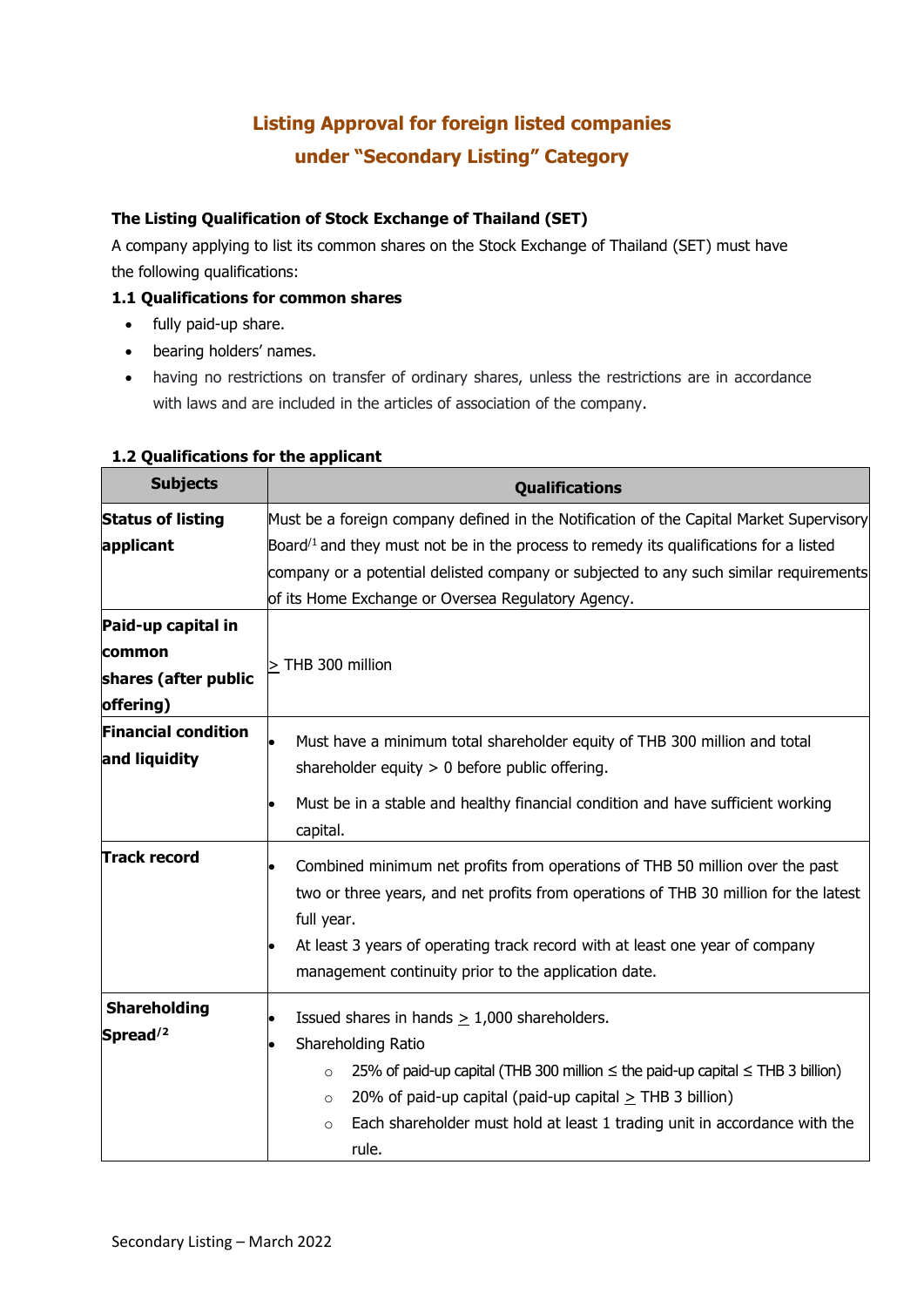| <b>Subjects</b>                             | <b>Qualifications</b>                                                                                                                                                                                                                                                                                                                                                                                                                                                                                                                                                                                                                                                                                                                                                                                                                         |
|---------------------------------------------|-----------------------------------------------------------------------------------------------------------------------------------------------------------------------------------------------------------------------------------------------------------------------------------------------------------------------------------------------------------------------------------------------------------------------------------------------------------------------------------------------------------------------------------------------------------------------------------------------------------------------------------------------------------------------------------------------------------------------------------------------------------------------------------------------------------------------------------------------|
|                                             | It is able to prove that the shares shall be traded and have liquidity on the<br>$\circ$<br>Exchange in accordance with the following requirements:<br>the shares are publicly offered for sale in Thailand with the<br>market capitalization <sup>/3</sup> of not less than Baht 300 million or not<br>less than 5 per cent of the paid-up capital, whichever is lower.<br>it is able to prove that it will trade the shares on the Exchange<br>and it has deposited the shares with Thailand Securities<br>Depository Co., Ltd. (TSD) determined by the Exchange,<br>provided that the shares shall have market capitalization of not<br>less than Baht 300 million or not less than 5 per cent of the<br>paid-up capital, whichever is lower.<br>it is able to prove that the shares will be traded and have<br>liquidity on the Exchange. |
| <b>Public Offering</b><br><b>Approval</b>   | Must have been granted approval by the SEC.<br>Offer through underwriters.                                                                                                                                                                                                                                                                                                                                                                                                                                                                                                                                                                                                                                                                                                                                                                    |
| <b>Management and</b><br>control personnel  | The Board of Director shall be qualified as required by the Notification of The<br>Capital Market Supervisory Board for foreign company <sup>/1</sup> .<br>Committee and Management must hold qualifications accordingly;<br>$\bullet$<br>Not have any characteristics prohibited by The Capital Market Supervisory<br>$\circ$<br>Board $/1$ .<br>Committee and Management and control personnel must not have any<br>$\circ$<br>characteristics prohibited by SET regulations that may affect an investor's<br>rights or an investor's decision or a change of share price.                                                                                                                                                                                                                                                                  |
| <b>Financial statements</b><br>and auditors | Must ensure that financial statements have been prepared in accordance with The<br>Capital Market Supervisory Board/1 rules and regulations.<br>Must have an auditor approved by the SEC.                                                                                                                                                                                                                                                                                                                                                                                                                                                                                                                                                                                                                                                     |
| <b>Registrar</b>                            | Appoint TSD or an approved registrar by SET.                                                                                                                                                                                                                                                                                                                                                                                                                                                                                                                                                                                                                                                                                                                                                                                                  |
| <b>Silent Period</b>                        | Comply with Home Exchange Rules. In the event where the Home Exchange does not<br>stipulated rules governing Silent Period, criteria dealing with the Listing Approval for<br>Foreign Listed Companies under "Primary Listing" Category apply.<br>Primary Listing" Rules stipulate that persons being subject to strategic shareholders <sup>2</sup><br>are prohibited from selling their shares in the aggregate amount of 55% of paid-up<br>capital after the completion of the public offering for a period of 3 years from the<br>commencement date of trading on the Exchange. Upon completion of 1 year period of<br>trading on the Exchange, the persons shall be able to sell their shares at 20 % of the                                                                                                                             |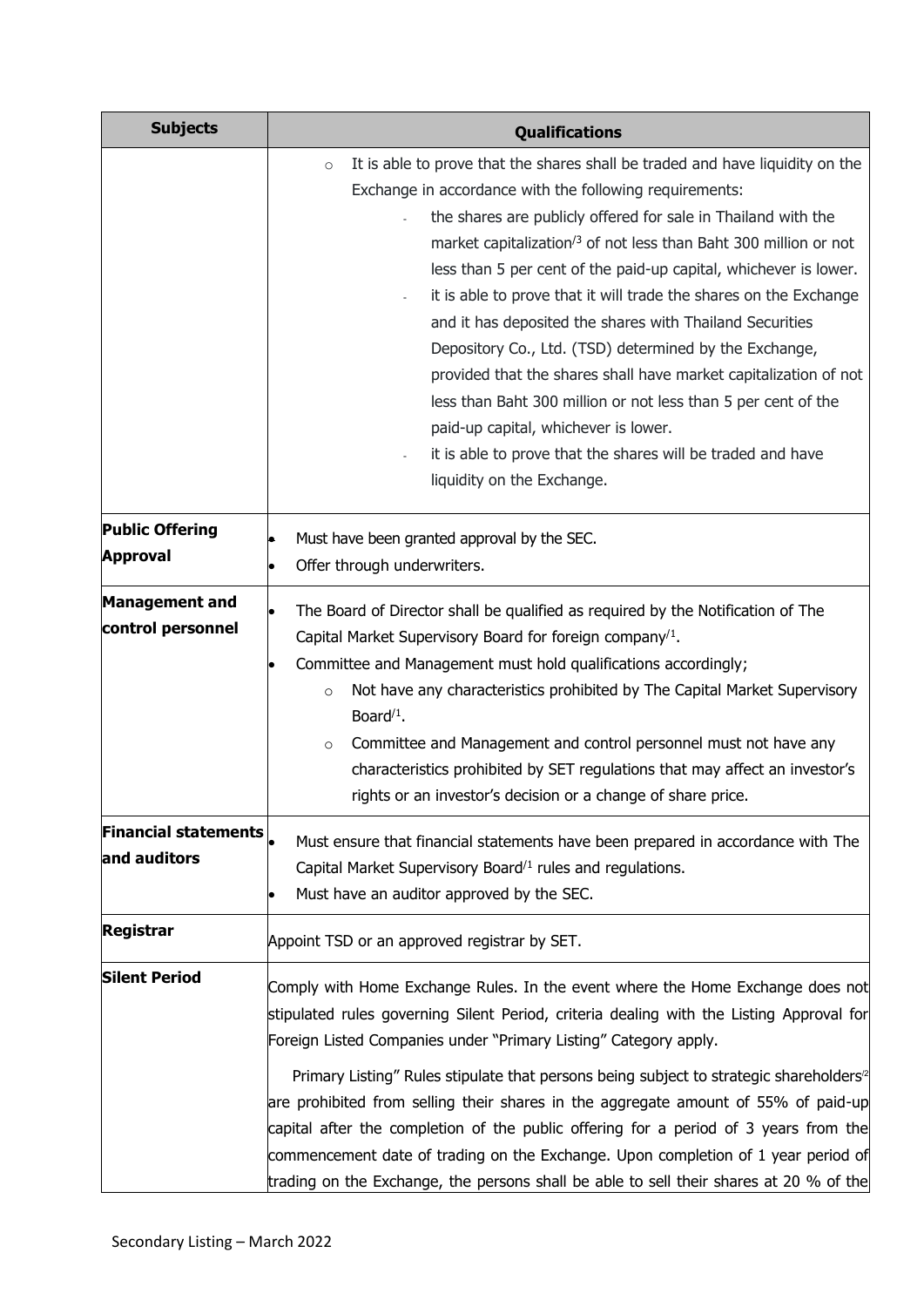| <b>Subjects</b>        | <b>Qualifications</b>                                                                     |
|------------------------|-------------------------------------------------------------------------------------------|
|                        | number of all shares and upon completion of every 6-month period thereafter, such         |
|                        | persons shall be able to sell their shares at 20 % of the number of all shares that are   |
|                        | subject to the prohibition of sale.                                                       |
| <b>Agent for</b>       | Have a liaison agent in Thailand, to act as an agent for disclosing information or doing  |
| <b>Coordination</b>    | any act in accordance with the rules prescribed in the Notification of the Capital Market |
|                        | Supervisory Board for Foreign Companies.                                                  |
| <b>Opportunity Day</b> | The company must organize a meeting to present and clarify the information about business |
|                        | and performance to shareholders, investors and related persons at least 1 time within the |
|                        | first year after having been listed in order to allow them access to relevant information |
|                        | and opportunity of raising queries to the management of the listed company.               |

#### **Remarks:**

**/1** [N](https://www.set.or.th/dat/content/rule/en/BorJorRor01-03_ENG.pdf)otification of Capital Market Supervisory Board Tor. Jor. 14/2558: Provisions relating to Offer for Sale of Securities Issued by Foreign Company Whose Shares Have Been Traded or Are Purposed to be Traded on Foreign Exchange in accordance with Section 2, Chapter 2 of the Notification of the Capital Market Supervisory Board governing rules concerning the offering of securities issued by a foreign company as a Listed Company or will be a Listed Company on the foreign exchange.

/2 Strategic shareholders are

- Board of director, management, and related person
- Shareholders and their related-person who hold at least 5% of paid-up capital
- Authorities of the company

 $^{/3}$  Market Capitalization is calculated from IPO price or the price that is allowed by SET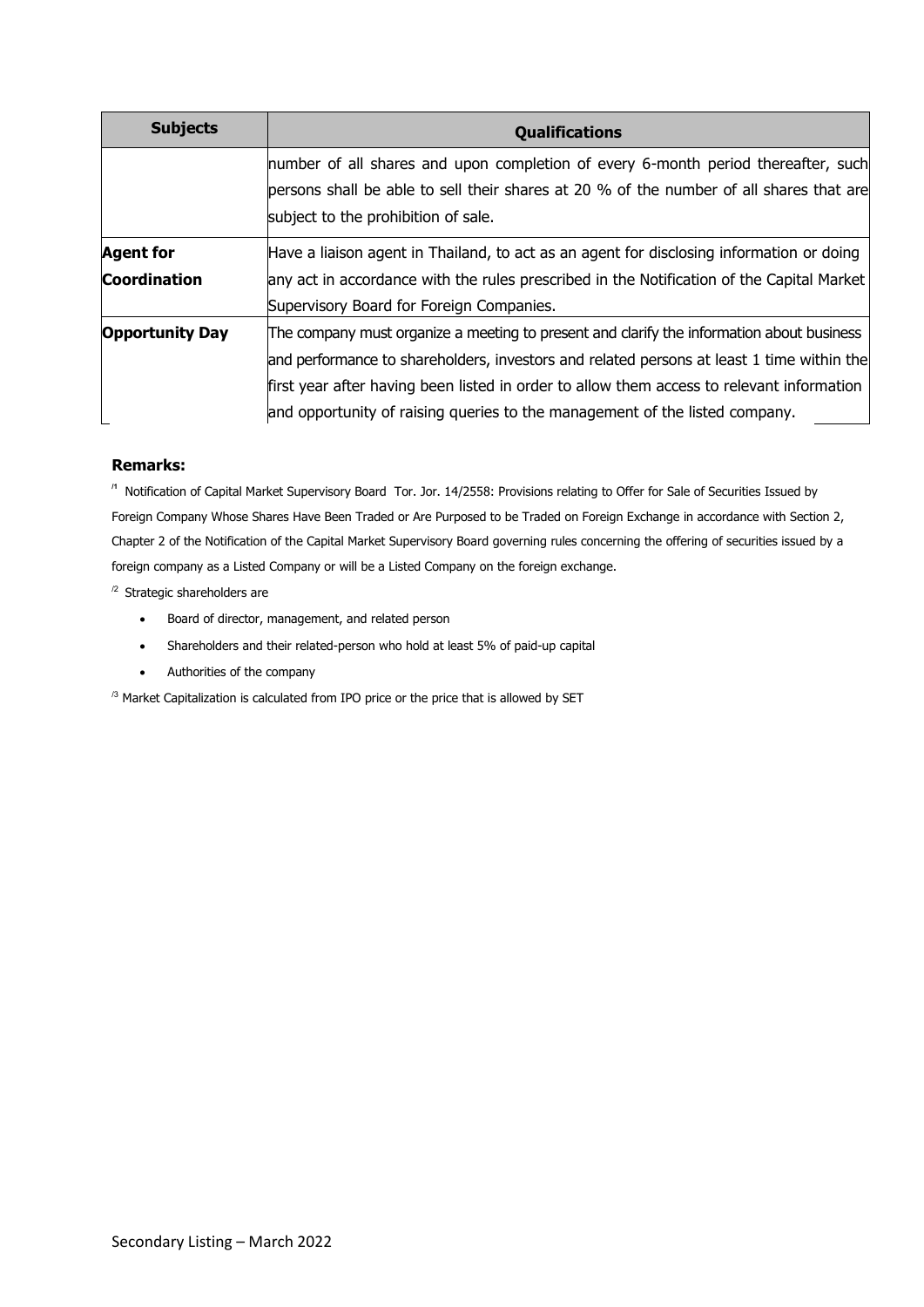## **Process**

Listing procedure in the Stock Exchange of Thailand (SET)